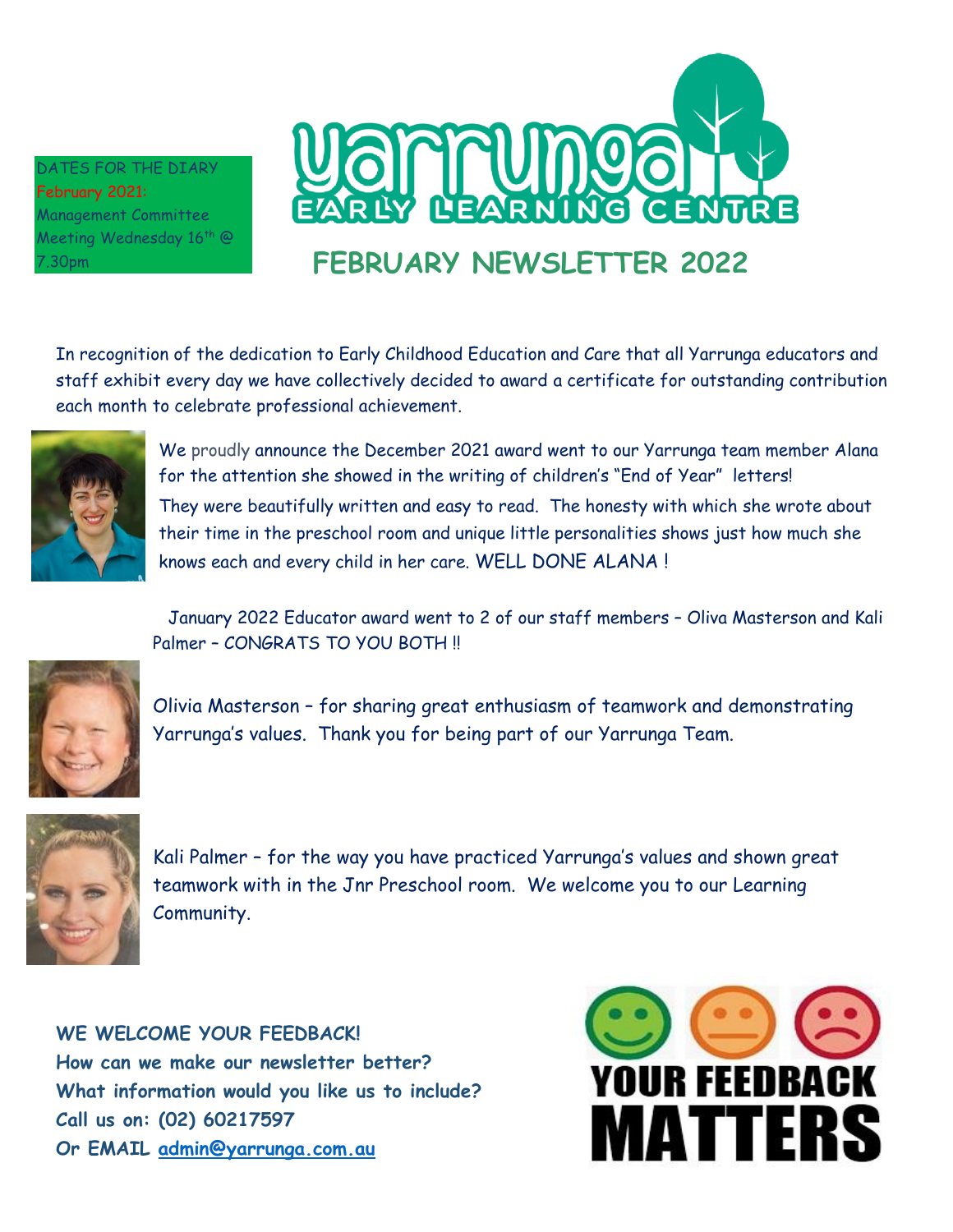



# Y**arrunga can now be followed on Facebook and Instagram**

## **Yarrunga Policies:**

Just a reminder to families and for all our new family's information – our policies can be accessed on our website [www.yarrunga.com.au](http://www.yarrunga.com.au/) and the password is 2640

Policies being reviewed this month: Health Policy, Infectious diseases policy, Dealing with infectious diseases COVID-19 (coronavirus)

NO FOOD FROM HOME! A reminder that we have children attending Yarrunga with severe allergies to egg, dairy,



nut, and sesame. Anaphylaxis is a severe and potentially life-threatening allergic reaction. We want to do our best to keep those at risk safe.

Please refrain from bringing food from home.

If you are bringing treats to share for your child's birthday, please check with room educators for allergies prior.

## **Drop off at Yarrunga.**

Reminder that children and families are not able to enter the premises until 8am due to licensing requirements. Please wait outside of the gates until then.



Thank you, we appreciate your co-operation.

# **WET BAGS**

We have several wet bags left if anyone would like one or two please see Karen or Deb in the office, they are \$3 each.



## CHILDREN'S T-SHIRTS & JUMPERS

If you would like to order a t-shirt or shirts or jumpers for your child/ren, order forms will be available in the office – Shirts \$12.00, Jumpers \$25 each Please see Deb or Karen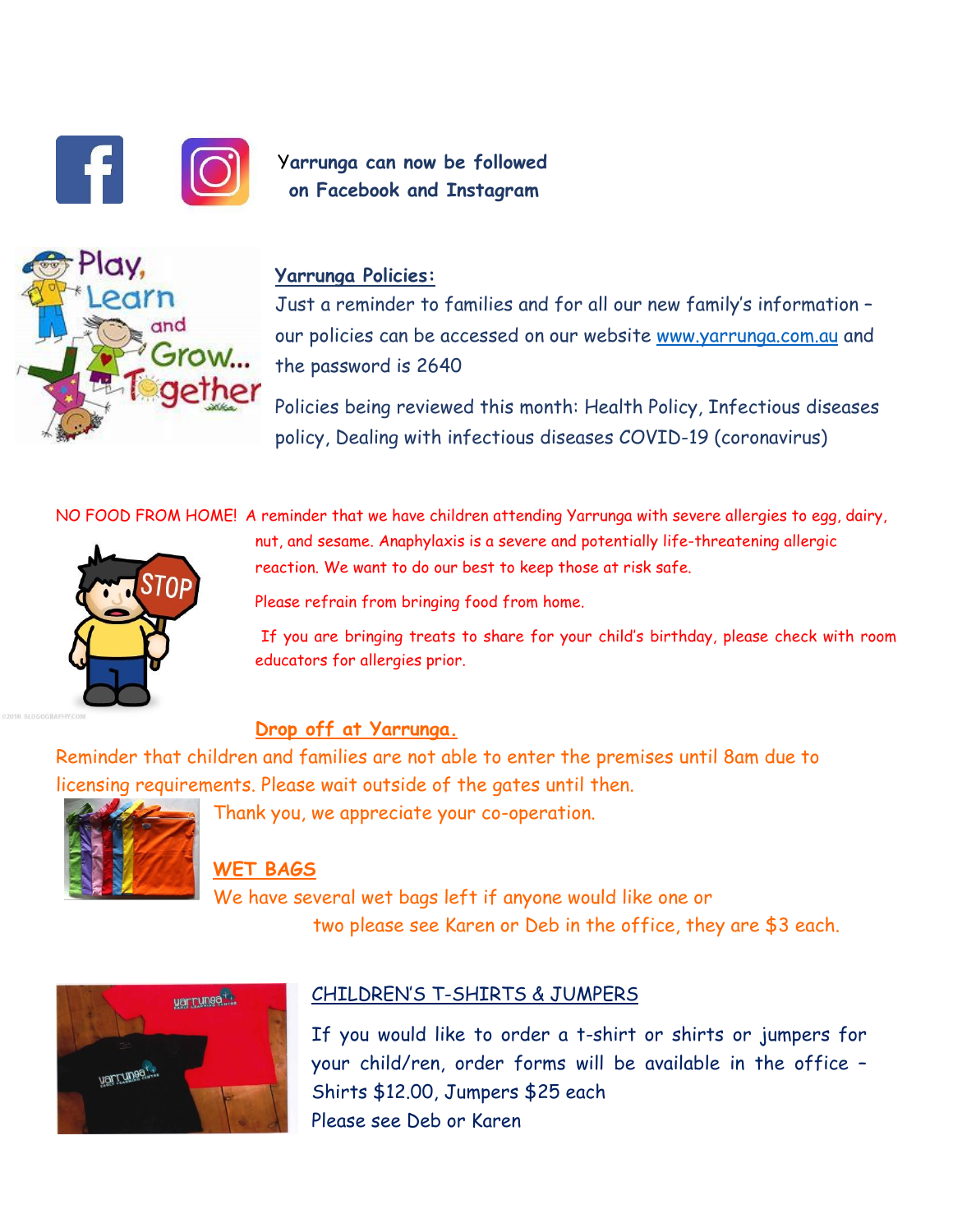### **PRESCHOOL ROOM NEWS**

Wow! What a fun start we have had to 2022 in the Preschool Room! It has been fantastic to welcome back 'old' Pre-schoolers and welcome 'new' friends transitioning into the room. The older class members have had the opportunity to demonstrate leadership and mentoring skills, as they have assisted the younger children in the group to settle into the room. Together we are all learning, trialling, and establishing workable and child-focused routines, which will continue to evolve as the year progresses. Our open-gate play philosophy remains popular, with learners able to play and interact with siblings, friends, and other familiar educators.









One of our biggest goals for children is supporting their autonomy, believing that this embeds a sense of pride and belonging in them, fostering a healthy self-esteem. We are already implementing a variety of ways for class members to achieve this, including setting up at mealtimes; assisting in maintaining our kitchen garden and harvesting the fresh produce; contributing their voices to 'the Floor Book'; and sharing their ideas with room set-up and class projects.



A recurring interest with various Pre-schoolers is mini-beasts and the discovery of multiple *dainty swallowtail* caterpillars on our lemon tree has fascinated us. Unfortunately, they were attacked by wasps before we could watch them build a chrysalis and observe this in a natural environment.





After the passing of one of our two yabbies, Preschoolers were asked their ideas for a new class pet and elected to have another yabby. This has led to us researching yabbies and their needs, as well as sharing their knowledge on these little critters.





We continue to learn about Wiradjuri culture, unpacking our daily *Acknowledgement of Country* and sharing local Wiradjuri stories. We have some great new resources to continue to embed First Nations perspectives, including language, which we cannot wait to utilise.



Until next month, Alana, Krystine, Tash, and Robyn. Preschool@yarrunga.com.au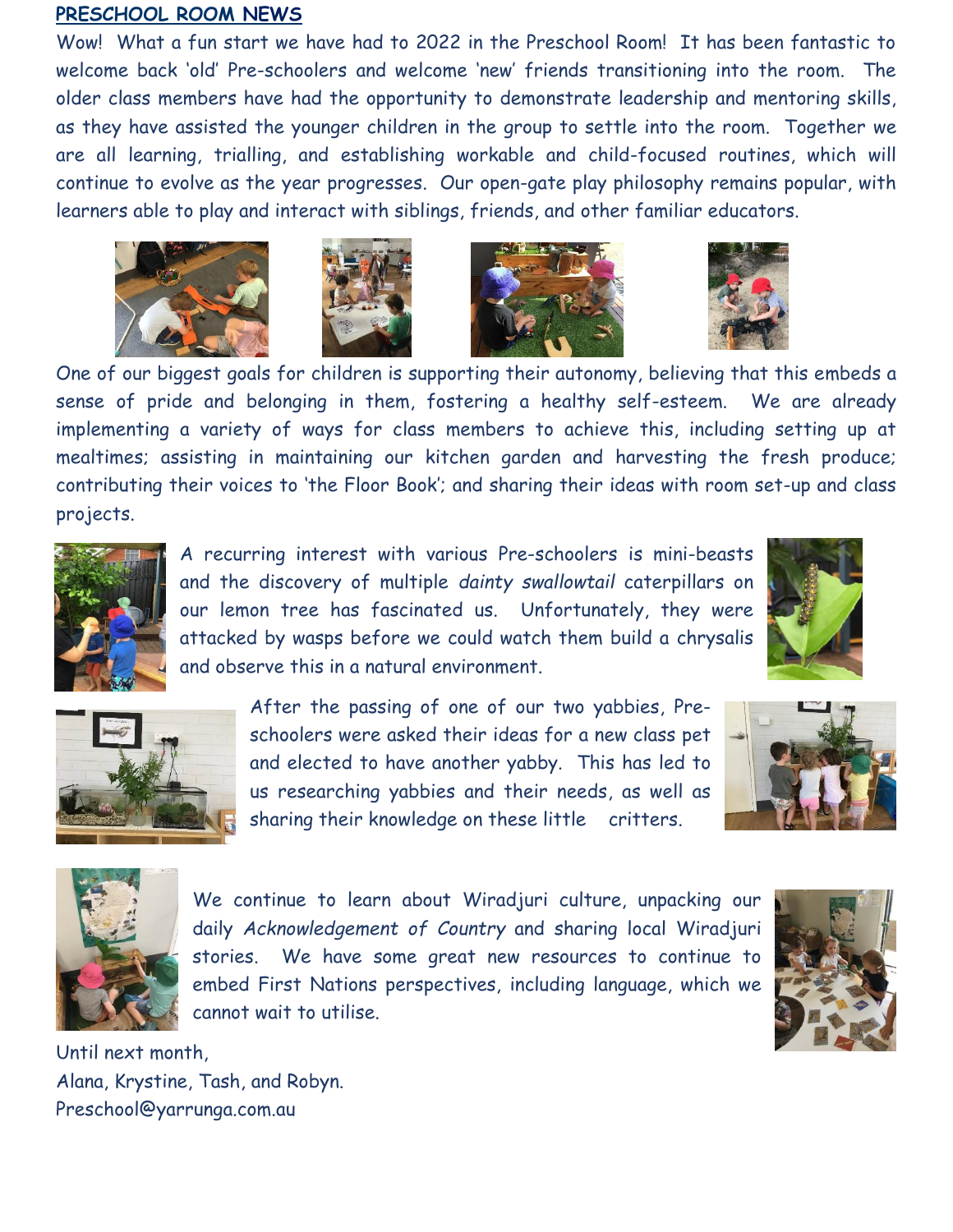### **JUNIOR PRESCHOOL NEWS**



Welcome to our new families, and welcome back to our returning families to the Junior Preschool Room. It is lovely to see all the smiley faces and hear laughter, learning and play back at Yarrunga. What a wonderful start to the year we have had. The children are settling in beautifully, feeling a sense of belonging to the room in a few short weeks. Thank you to all our families for providing much appreciated

feedback, we utilise this feedback to work on our ever-growing curriculum and appreciate the

importance of having family input.

This month there has been a big focus on bugs and insects. The children have been exploring science concepts as they investigate bugs

and living things, with the educators asking open ended questions to extend their learning. "What do you think this bug is?" "What do you think this bug eats, drinks, lives?". We have found many wonderful bugs in our yard, including caterpillars, grasshoppers, and a praying mantis. We have added bugs and insects to our light table inside, and along with magnifying glasses and books, have given opportunities for the children to further explore.

Thank you Natt for your amazing donation of cars to the Yarrunga community! This has been one of the more favourable activities in the centre! It is also assisting some of our younger children settling in, which is so lovely to see.





Colours, sequencing, and patterns have also been a big interest of the children. We have been practicing colour recognition and patterning through the "matching bears" activity, colour sequencing through block building, art, and craft, and through conversations with educators. The children are developing more confidence with their concepts every day!



The children are exploring their identity, building friendships, and developing an understanding of their world around them through imaginative play. We have had lots of doctors, dentists, mums, dads, babies, princesses, and firefighters. We've even had the odd dragon and dinosaur! As an extension of this we have created a dentist surgery, and the children are loving teeth brushing!

As the beautiful weather stays on, we will continue to do water play with the children,



which they love to do! Can we please remind parents to pack extra clothes (2 or 3 sets) that are clearly labelled. We are also hoping to get out in the community in coming weeks so please keep an eye out in the future emails for this, as well as more amazing learning, fun and adventures in our weekly highlights!

Natt, Liv, Kali, and Lesley juniorpreschool@yarrunga.com.au

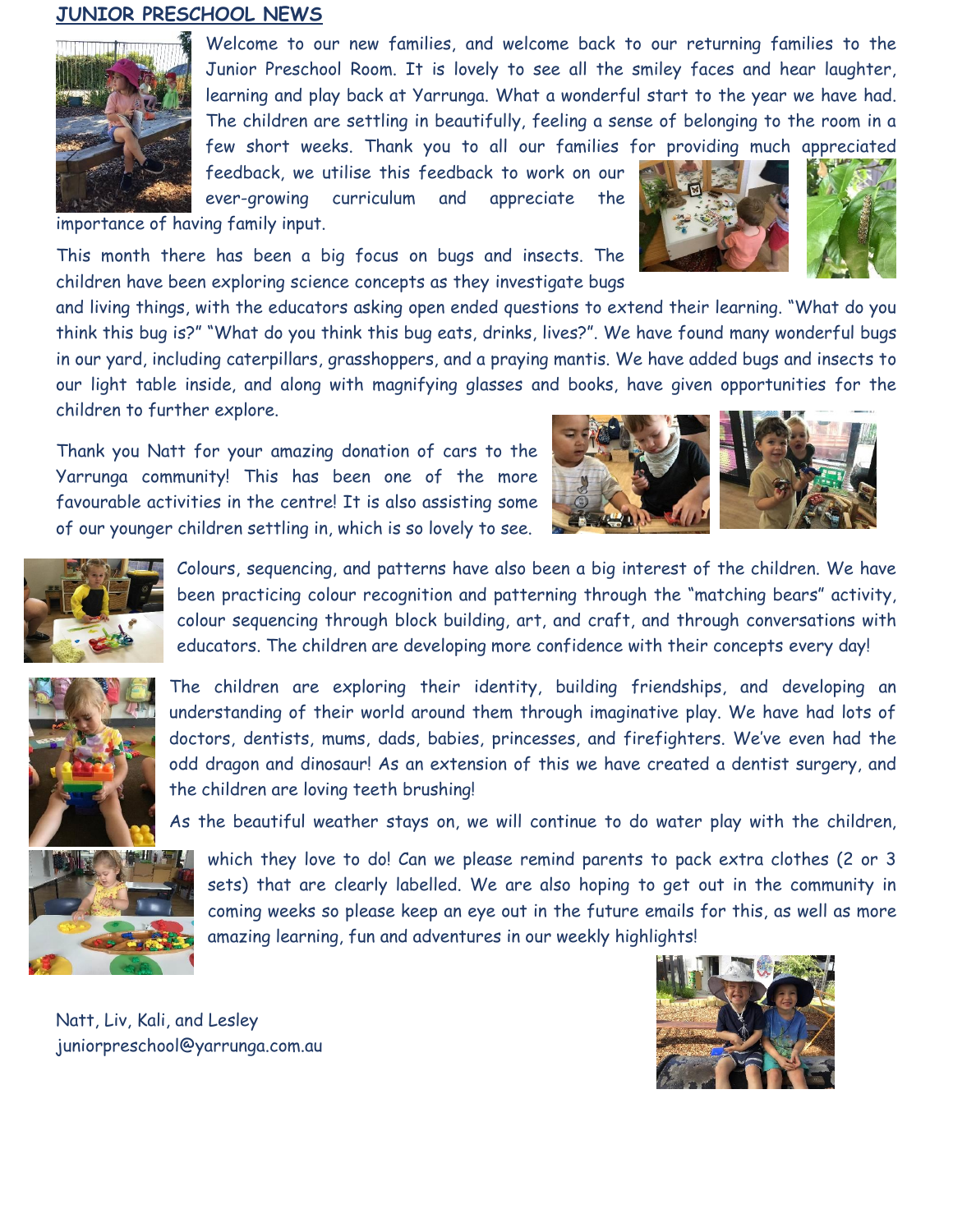## **NURSERY NEWS**

Hi everyone

We have had a great start to the year with lots of familiar faces and families returning with siblings, we love our Nursery families.

We have sent home information regarding "All about me" please return these sheets to the room.

We are also displaying family photos again this year so if you could email these through that would be great.

We have enjoyed many activities throughout the last couple of weeks the sandpit and cooking has been a favourite as we discover pouring and filling and making castles with the wet and dry sand.

Chrissy has been doing table activities and craft with our older children and they have loved creating artwork and drawing together.

Liv has been doing sustainability and four of our children went to pick some produce yummy cherry tomatoes from our garden.

We have been busy getting to know routines and adapting our day to suit routines and loving it!







Nicole, Emma and Chrissy

nurserytoddler@yarrunga.com.au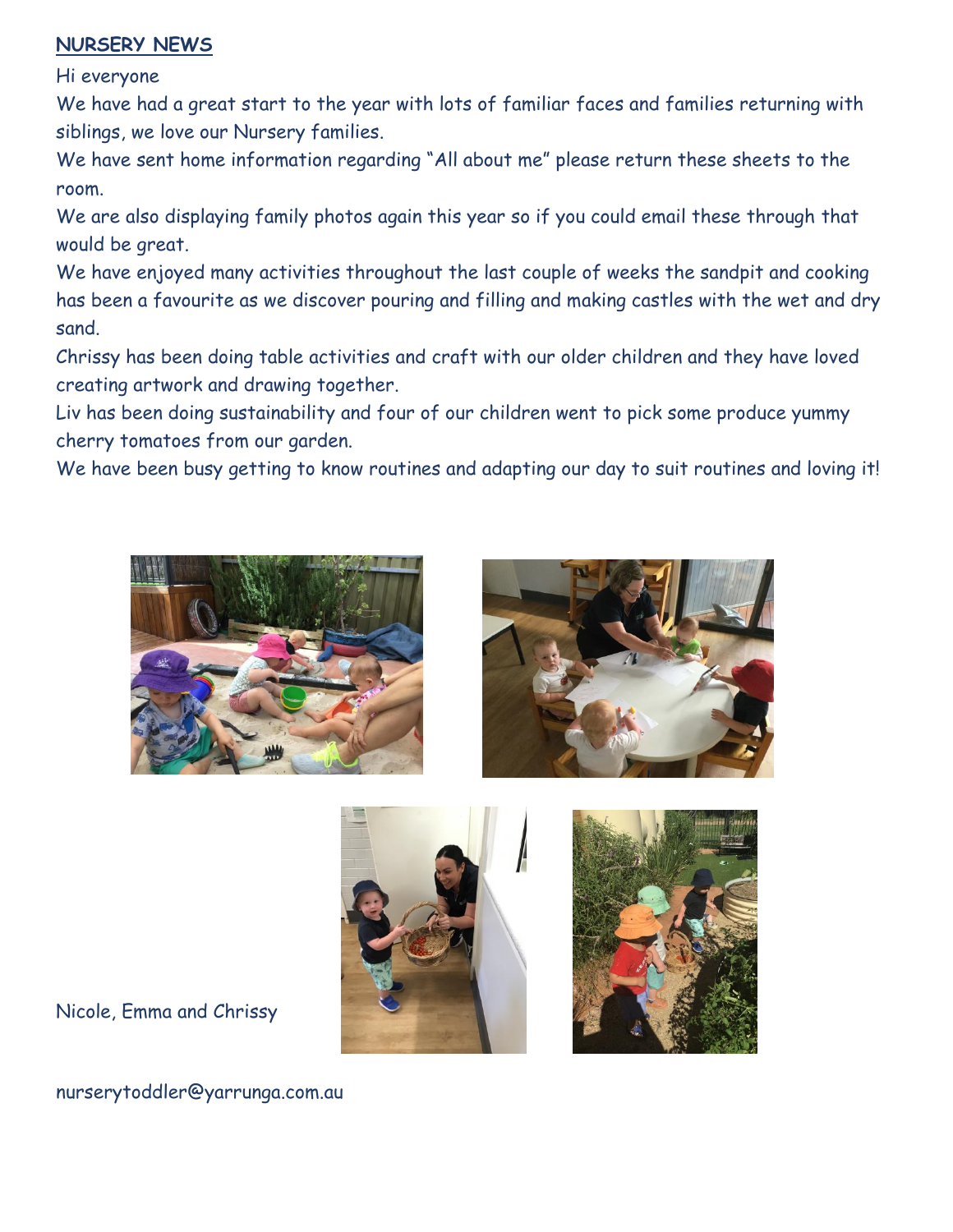### *Educational Leader:*

Welcome to a new year of play, learning and relationship building.

# $\left( \begin{matrix} 0 \\ 1 \end{matrix} \right)$

### **How we plan for children's learning and development**

Adopting the practice of mixed age group play and learning by sharing the top and bottom yards and orientation visits have both helped to create inclusive spaces and develop a sense of belonging and security for children. We believe that this most important sense of *belonging* emerges from allowing children the freedom to be themselves; to play with whom, and where they want. Viewing children as active participants and decision makers in their own learning requires Yarrunga's teachers and educators to respect and work with each child's unique qualities and abilities. We plan for and extend learning based on what children know and can do using the Early Years Assessment and Planning Cycle:



National Quality Standard and Assessment and Rating | National Quality Standard, p.131

The Framework supports a model of decision-making as an ongoing cycle. This involves teachers and educators drawing on their professional knowledge, including their in-depth knowledge of each child. Working in partnership with families, educators use the Early Year Learning Framework (DEEWR, 2009) to guide their planning for children's learning:

Outcome 1: Children have a strong sense of identity

Outcome 2: Children are connected with and contribute to their world

Outcome 3: Children have a strong sense of wellbeing

Outcome 4: Children are confident and involved learners

Outcome 5: Children are effective communicators

To assist in developing individual learning plans for all children room teams are offering Parent/Educator meetings during February. We value your input into our planning cycles as you are your child's first and foremost teacher!

*\*Please know that any input you have into our planning processes is ALWAYS welcome and will be used to identify areas of strength and address where improvements can be made!*

### **QIP Update:**

In December 2021 we were successful in obtaining a Community Grant which will be used to supplement Yarrunga's Indigenous culture and language programs through the purchase of authentic resources, engaging Aboriginal community members (Incursions/Excursions), and hopefully some upgrades to our physical environment.

During January I have been focusing on developing a sense of belonging for all children by observing daily curriculum practices and educator/child interactions using our Philosophy, Programming Statement and the ECA Code of Ethics as lenses to formulate guidance.

Krystine